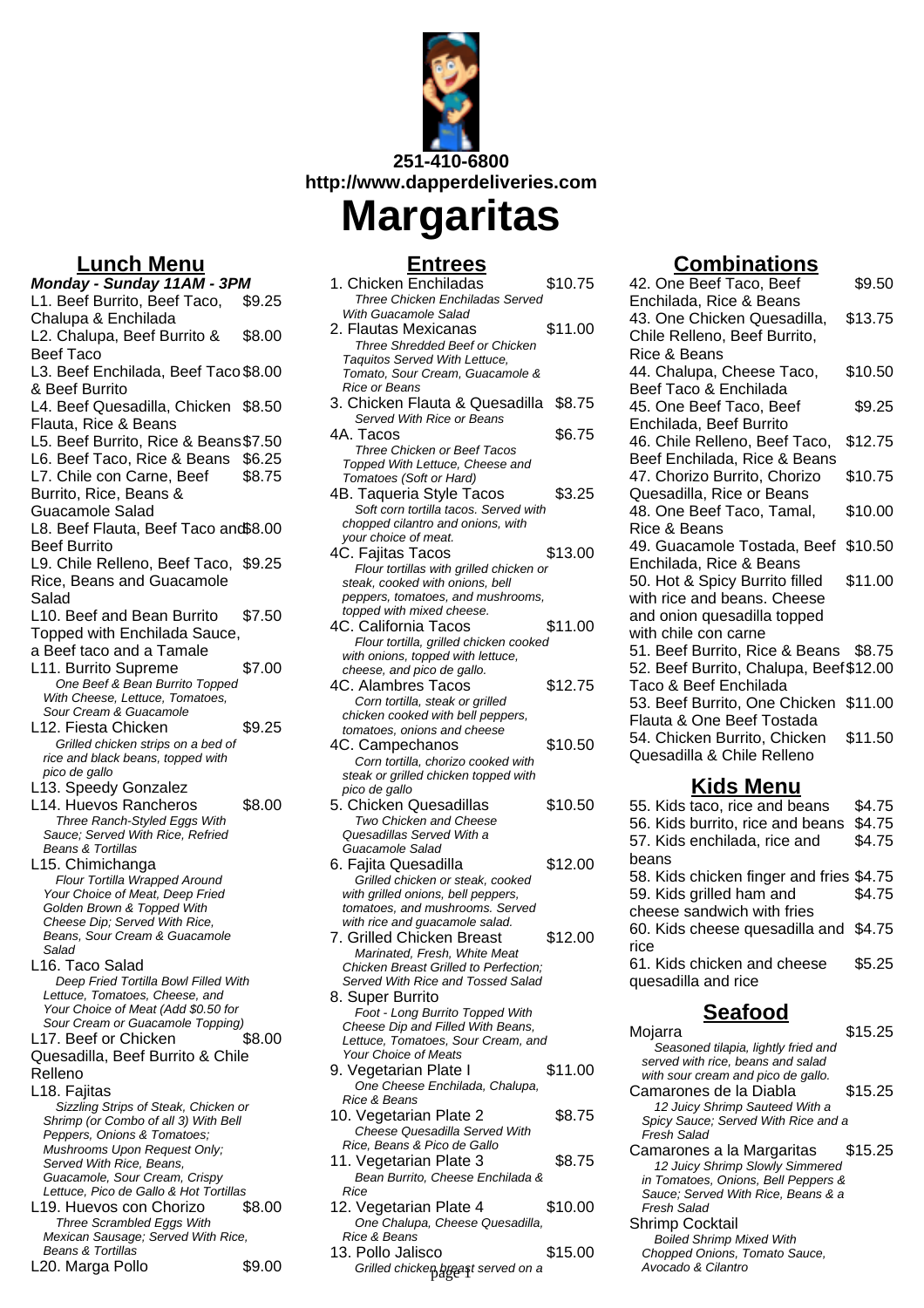Grilled Chicken Strips Covered With Cheese Dip; Served With Rice, Beans & Pico de Gallo

- L21. Taquitos \$8.50 2 thinly rolled white corn tortillas filled with chicken or shredded beef. lightly fried, served on lettuce and topped with guacamole, sour cream, & pico de gallo. Served with rice, beans, & side of tomatillo sauce
- L<sub>22</sub>. Chile Colorado \$10.00 Tender pieces of beef stewed in a red chili sauce. Served with rice. beans, and tortillas
- L23A. Enchilada Special \$8.50 Two Beef Enchiladas Served With Rice & Beans
- L23B. Quesadilla Special Quesadilla Served With Rice & Beans
- L23C. Veggie Quesadilla \$6.75 Two 8" Tortillas Stuffed With Mushrooms, Bell Peppers, Onions & Tomatoes; Served With Lettuce and Tomatoes

#### **Appetizers**

Margarita's Sampler Platter \$14.50 Nachos With Steak or Grilled Chicken, Black Beans, Cheese Quesadillas, Chicken Flautas; Served With Guacamole, Sour Cream, Pico de Gallo

- Carne Asada Fries \$11.50 Chopped Carne Asada Steak or Grilled Chicken on a bed of fries. Topped with melted mixed cheeses, pico de gallo and guacamole. Nachos Include Your Choice of Meat Topped with Cheese Sauce Margarita Nachos \$10.50 Crispy Tortilla Chips Topped With Your Choice of Meat (Chicken or Beef), Cheese Sauce, Lettuce, Sour Cream and Tomatoes, Steak or Grilled Chick for added charge Fajita Nachos \$12.75 Grilled Chicken or Steak cooked with Onions, Bell Peppers, Mushrooms, and Tomatoes. Served on crispy tortilla chips & topped with cheese sauce. Don Julio's Nachos \$12.75 Steak or Grilled Chicken, black beans, cheese sauce, sour cream, guacamole, and pico de gallo. Texas Nachos  $$13.25$ Grilled Chicken & Shrimp over a
- bed of corn chips, topped with cheese sauce. El Gringo Platter \$15.00 Six Hot Wings, Six Beer-Bettered Fried Shrimp, Four Chicken Tenders; Served With Fries and Your Choice of Dressings Jumbo Buffalo Wings \$8.75 Served With Choice of Dressing

#### **Dips**

| \$5.25                                      |
|---------------------------------------------|
| \$5.50                                      |
|                                             |
| \$6.75                                      |
| \$7.00                                      |
| \$7.50<br>Cheese. Pico de Gallo. Sour Cream |
|                                             |
|                                             |

bed of vegetables, topped with shrimp and a layer of cheese. Served with rice and beans with an order of tortillas.

- 14. Enchiladas Supreme \$11.00 One Cheese, One Beef, One Chicken and One Bean Enchilada Topped With Cheese, Lettuce, Tomatoes & Sour Cream 15. Chiles Rellenos \$11.25 Two Chile Rellenos Served With Guacamole Salad and Rice; Substitute With Poblano Peppers for additional charge 16. Burrito Supreme \$8.75
- Beef/Bean Burrito Topped With Lettuce, Tomatoes, Cheese, Guacamole & Sour Cream 17. Enchilada Dinner
- Two Enchiladas, Beef or Chicken, Served With Rice & Beans 19. Mexican Plate \$12.00
- One Beef Enchilada, Chile con Carne, Rice & Beans 19. Plato Especial  $$15.25$
- One Chalupa, Beef Enchilada, Tamale, Burrito, Rice & Beans 20. Taquitos \$12.00
- Thin rolled tortillas with chicken or beef, slightly fried and topped with guacamole, sour cream, and pico de gallo. Served with tomatillo sauce and a side of lettuce.
- 21. Mexican Dinner \$12.00 One Beef Enchilada, Taco, Rice, Beans & Guacamole Salad
- 22. Margarita's Monster Plate \$16.25 One Chile Relleno, Chicken Flauta, Beef Enchilada, Beef Taco, Beef Burrito, Rice & Beans; Topped With Cheese Sauce

#### **Fajitas**

**Sizzling strips of your choice of meat cooked with fried bell peppers , onions, tomatoes, and mushrooms (upon request only). Served with rice, beans, guacamole, sour cream, lettuce, pico de gallo and guacamole salad.** Steak Faiitas Chicken Fajitas Shrimp Fajitas Texanas Fajitas (Shrimp, Steak and Chicken) Parrillada Fajitas (Chicken, Steak, Chorizo)

#### **Steaks**

| 23. Bistec a la Tampiquena<br>A Tender 12 oz. Rib-Eye Steak<br><b>Topped With Special Sauce Served</b><br>With Rice, Beans, Tortillas &<br>Guacamole Salad             | \$15.00 |
|------------------------------------------------------------------------------------------------------------------------------------------------------------------------|---------|
| 24. Ribeye Steak                                                                                                                                                       | \$15.00 |
| Seasoned 10 oz. ribeye steak<br>grilled to perfection. Served with<br>french fries and a side salad.                                                                   |         |
| 24A. Ribeye a la Margaritas                                                                                                                                            | \$18.50 |
| Seasoned 5 oz. ribeye steak,<br>grilled with onions and served with<br>half a dozen shrimp, topped with<br>cheese sauce. Served with rice,<br>beans & guacamole salad. |         |
| 25. T-Bone Steak                                                                                                                                                       | \$15.00 |
| Served With rice, fries & tossed<br>salad                                                                                                                              |         |
| 26. Tacos de Carne Asada                                                                                                                                               | \$15.00 |
| 4 soft corn tortillas filled with<br>marinated chopped steak. Served<br>with rice, beans and tomatillo sauce.                                                          |         |
| 27. Carne Asada                                                                                                                                                        | \$14.50 |
| Steak marinatedde 2 mixture of                                                                                                                                         |         |

| <b>Fish Tacos</b>                     | \$13.75 |
|---------------------------------------|---------|
| Four Delicious Tilapia Tacos in a     |         |
| Soft Shell With Lettuce, Fish Sauce & |         |
| Pico de Gallo                         |         |
| Tilapia Empanizada                    | \$13.75 |
| Fried Tilapia Fillets Served With     |         |
| Rice & a Fresh Salad                  |         |
| Margaritas' Shrimp Plate              | \$15.00 |
| 12 Beer-Battered Fried Shrimp,        |         |

#### **Tortas**

Served With a Side Order of Rice, Mixed Vegetables and a Small Cheese Dip for Dipping

**Warm French bread stuffed with your choice of meat along with cheese, lettuce, mayonnaise, jalapenos, onions,** \$9.50 tomatoes, avocado and Mexican cream Chorizo Tortas \$10.50 Steak (Asada) Tortas \$10.50 Grilled Chicken (Pollo Azado) **Tortas** \$10.50 Pok (Carnitas) Tortas \$10.50 Ham (Jamon) Tortas \$10.50 Al Pastor (Marinated Pork) **Tortas** \$10.50 Shrimp Tortas \$12.75

#### **Chilaquiles**

**Crisp tortilla chips, shredded chicken and egg simmered in a special sauce, then topped with melted cheese and grilled onions. Served with rice and bean, along with a side of sour cream**

Chilaquiles \$11.00

#### **Extras**

| <b>Cheese Dip Topping</b>   | \$1.50 |
|-----------------------------|--------|
| Side Sour Cream             | \$1.00 |
| Side Jalapenos              | \$0.75 |
| <b>Side Chiles Toreados</b> | \$2.25 |
| Side Tomatoes               | \$1.00 |
| Side Onions                 | \$1.00 |
| Side Lettuce                | \$1.00 |
| Side Shredded Cheese        | \$1.25 |
| Side Mushrooms              | \$2.50 |
| Side Pico de Gallo          | \$1.00 |
| Side Guacamole              | \$1.25 |
| Side Tortillas (3)          | \$1.25 |
|                             |        |

#### **Beverages**

| <b>Popular Beverages</b> | \$2.50 |
|--------------------------|--------|
| $(16 \text{ oz.})$       |        |
| <b>Special Beverages</b> | \$3.00 |
| Agua Fresca              | \$3.50 |